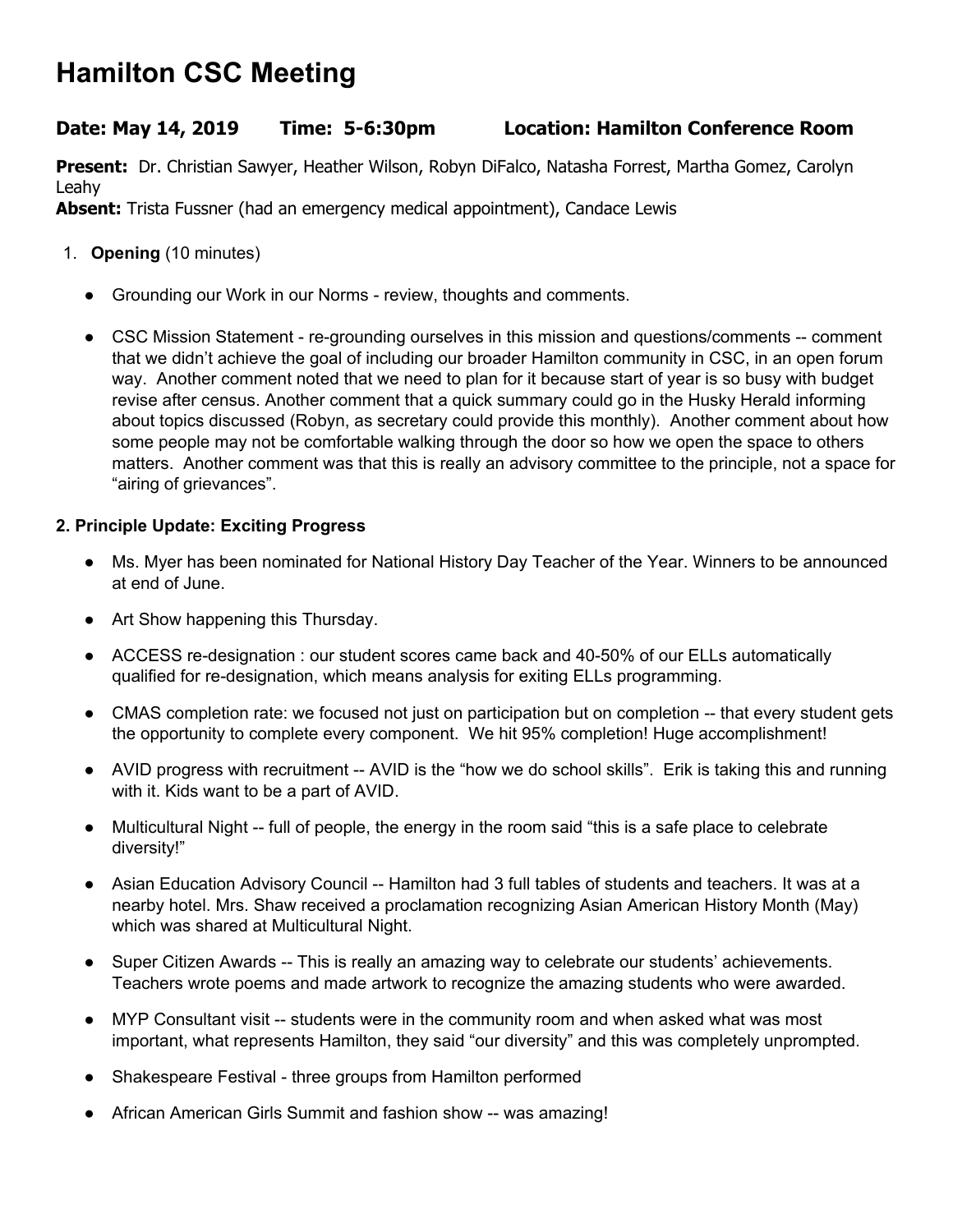### **3. Planning for 2019-2020**

# **○ PLC model (Professional Learning Community) mornings before school**

- (This is what a later start time allows our instructional staff to do in mornings!)
- Mondays: Collaborative Planning or data teams, SPED team meeting
- Tuesdays: MTSS / Scholar Success -- Special Ed, ELD, Social Workers, all in the room together
- Wednesdays: Faculty Meetings -- the whole team together; PDUs (Professional Development Units) happening mid-day so teachers can progress along the pay scale and not after-hours, Vertical Plan
- Thursdays and Fridays mirror Mondays.
- We'll be working smarter on behalf of our students!
- **○ Lunch Community: academic zone, detention zone, celebrations** *(all teachers on duty)*
	- If kids are not on track, they go to academic zone for supports.
	- If students have a behavior issue, they are referred to detention zone
	- Celebrations: weekly rewards for those with no issues

# **○ Morning Supports: for early arrivers (7:45-8:45 am)**

- Study hall situation in the cafeteria in mornings for early arrivers (Missed more details on this)
- **○ Advisements needed: Hoodies, binders, cell phones (**Asking for inputs from the CSC)
	- **Hoodies** (and hidden headphones) -- discussion about how to address the issue of "hoods up" and how to have consistent enforcement and appropriate low-level consequences. How to address this in a culturally sensitive way. Discussed the challenge that hoodie sweatshirts are about the only pullover/sweatshirt that is in fashion / available these days. For some kids, this might be only warm "jacket" item. It's a dress code issue. Need to bring the dress code to all stakeholder groups, from the SLT to the Student Council, to African American advisory group and other groups for input/buy-in. Teachers are very frustrated currently; needs to be enforced consistently. Can the policy have a "natural consequence"? For example, if the dress code clearly says "no hoods up" and a student is caught with hood up, then the hood goes in the locker for the rest of the day -- if the weather is cold, they will regret losing their warm clothing.
	- **Binders** -- Decision to go back to having a 3-ring binder and a paper planner for students to gain skills with organizing their academics. We got funding for binders and planners for all students so families don't need to buy next year. Concern was voiced about the amount of space on small student desks for both a Chromebook and a binder. And they'll have to carry both. Also budget comment: having binders will result in more paper/toner costs to the school. Question: What's the ultimate goal? To help kids work on organizational skills. The entire SLT is resolute that the AVID binder is the tool they need. Can we use the binder to master differentiation that each student needs? Comment that some kids may learn they have a preference for one organizational system over another but they won't know they prefer a paper-based system over digital unless they have the option to learn. Handwriting is something they're not practicing currently. Graphic organizers happen on paper. Support different learning styles. Preparing for 21st century skills. Focus on the outcomes and how to achieve that. When communicating to families, be sure to share that the research shows "X".
	- **Cell Phones** -- proposing that phones are checked at the door, deposit in a bucket/basket in the classroom, returned at end of class. Because consistently having problems with phones being used during class. Clarifying questions: about what is the current policy? Question about whether parents will feel there is a safety concern if kids don't have access to their phones during class. But they will have access after class.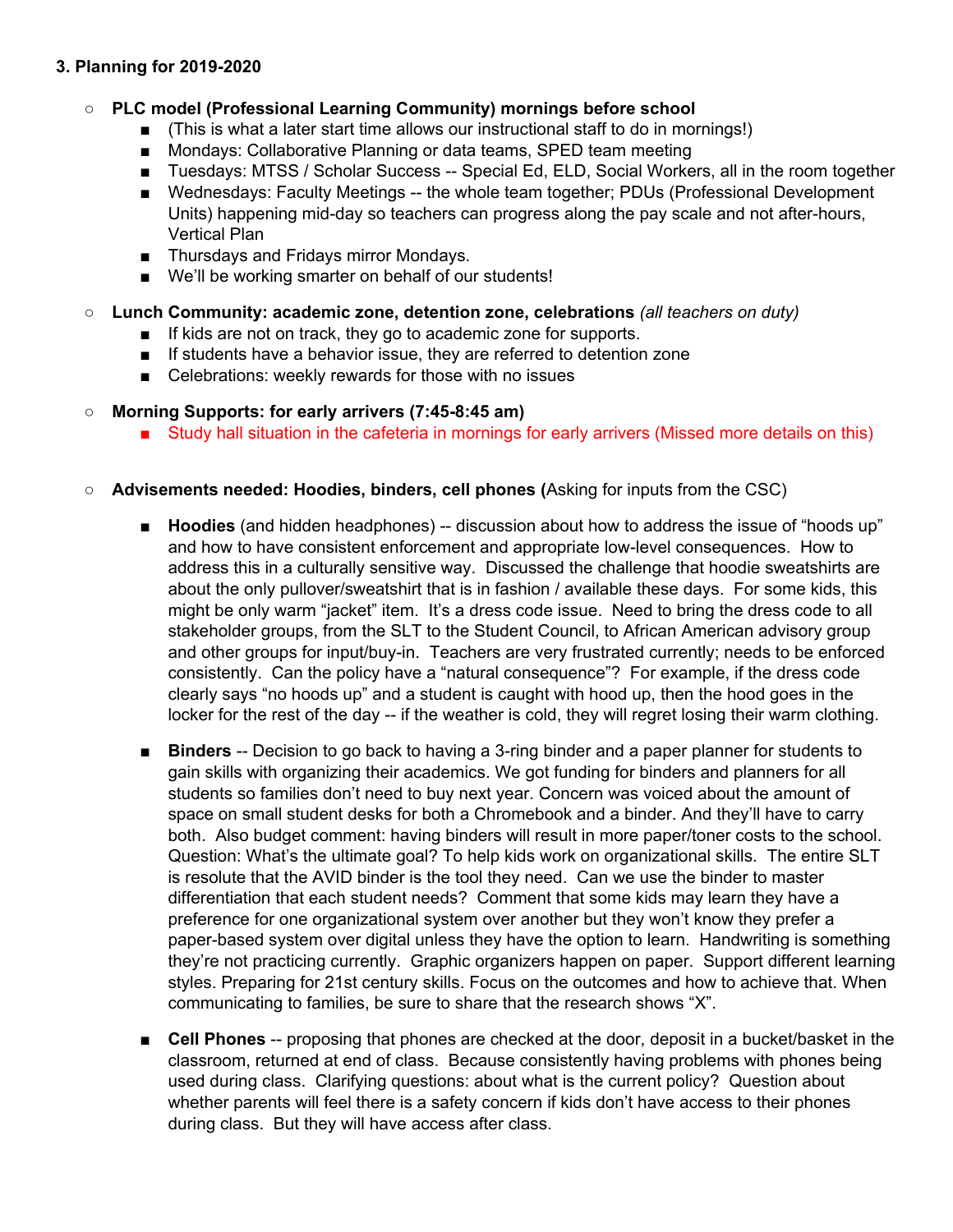### **4. MYP Update – IB, "Middle Years Programme"**

- Following our consultation visit on May 9, 2019, we're reviewing where we stand in our authorization. We are going for authorization next year. Have to get in the whole child team -- how does the social worker connect to MYP, Have to make tweaks to our master schedule
- Eileen needs input on the Academic HOnesty Policy, the Special Education Policy, and the Language Policy. Please look at these and send her your input.

Here is Eileen's video to share with the group. <https://youtu.be/YZjL8-YKtHw>

### **5. Design Advisory Group (DAG) Update**

- DAG has been meeting since February 2019 with combination of faculty, staff, parents, student council, and some DPS staff helping to facilitate the process. The project budget is almost \$2.5 million. The latest meeting was May 16 and we reviewed our list of "Must Do" items that will be funded and prioritized some additional items that will be funded depending on the cost of bids for the "must do" list. FYI, DPS prefers to bid projects in fall (November) for the following summer. This yields the most competitive pricing.
- The "Must Do" list includes
	- $\circ$  renovation of restrooms (nearly all in the building),
	- 4 new drinking fountains in hallway areas (Elkay "bottle-filler" fountains with chilled, filtered water) that will replace old/existing fountains, plus a new water fountain in the cafeteria and one outside the gyms,
	- Outdoor: Shade structure or pavilion / outdoor classroom space with canopy, 20x30, Basketball courts resurfaced
	- Corridors improvements (paint, accent flooring, accent ceiling), refurbishing of display cases, repair of existing lockers (est 50% nonfunctional)
	- $\circ$  Classrooms improvements (\$10,000 + \$5,000 for furniture, per classroom), renovation of "Home EC" classroom to become a usable space.
	- $\circ$  Gym flooring: TBD what is needed but it is a safety issue so \$90K is allocated to addressing
- Additional priorities are as follows in this order:
	- $\circ$  1. More Outdoor Improvements: may include (TBD) running track resurfacing, new sod on fields, shade trees, rocks & natural elements for seating, landscaping, relocate basketball courts, obstacle course or other outdoor games space such as "Gaga Ball" courts.
	- 2. Safety & Security: Front entry will have a "security vestibule"; additional security cameras in needed locations, waiting area & front office reconfiguration, new flooring, privacy for communicating student records and confidential topics.
	- 3. Auditorium Improvements: new stage lighting is much needed, new seating, possibly replacing just the seat, new carpet, repairs/maintenance for sound system
	- 4. Tied between Gym Improvements & Renovation of "Learning Hub" (aka Library):
		- Gym floor may need more than was allocated above; Next highest priority is backboards and/or painting, then sound system.